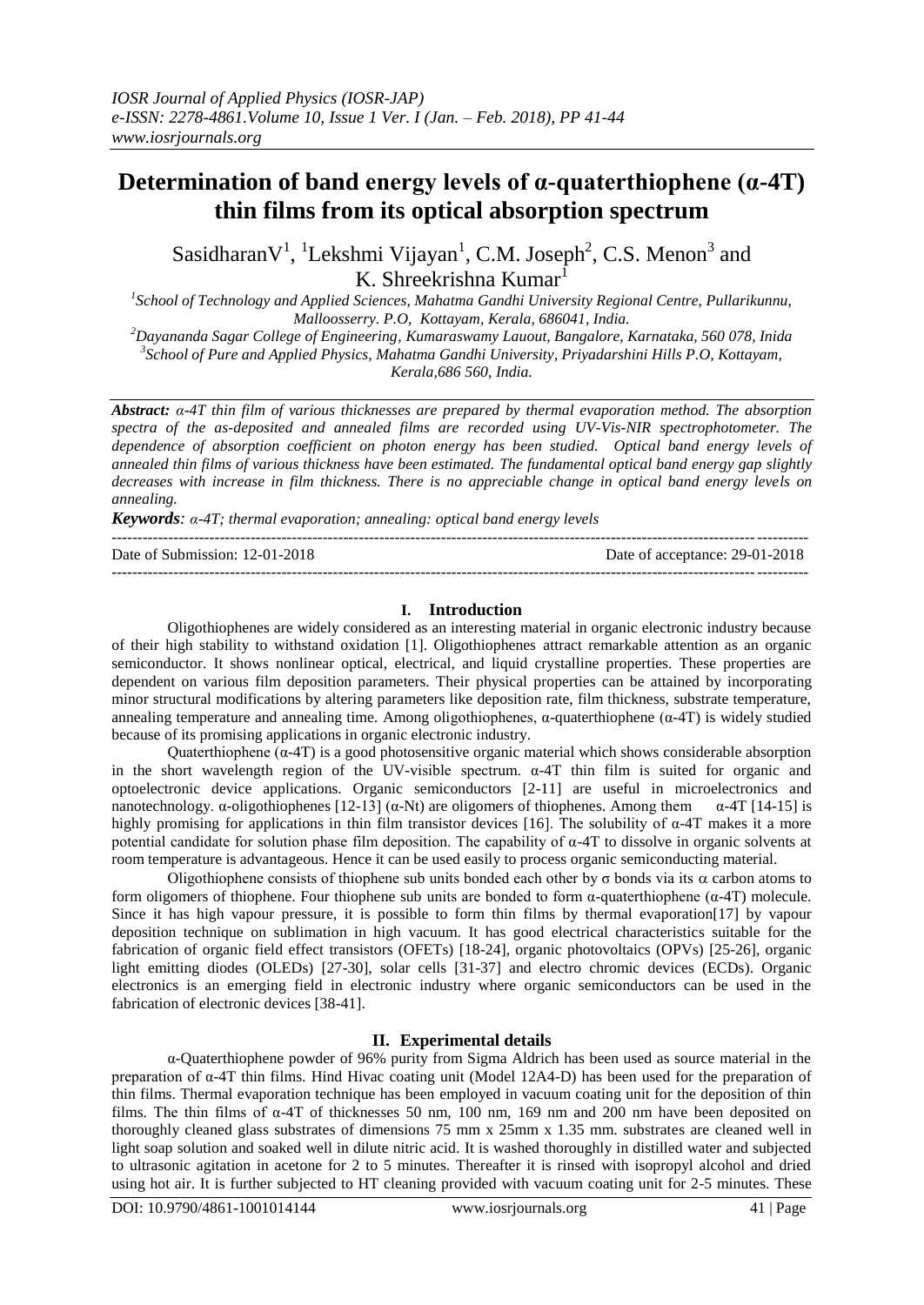glass substrates which are totally free from any sort of contamination have been used for the deposition of thin films. α-4T powder has been placed in pre-cleaned molybdenum boat of dimension 23 x 13 x 11 mm and the cleaned glass substrates are placed at distance of 20 cm above the boat and well enclosed by the bell jar of the coating unit. Using rotary pump, a fore vacuum of  $10^{-3}$  m.bar as measured by pirani gauge has been created inside the vacuum chamber to fulfil the pre-requisite vacuum for the operation of diffusion pump. A high vacuum of  $10^{-6}$  m.bar as indicated by penning gauge has been produced using diffusion pump.  $\alpha$ -4T thin films have been deposited at deposition rate of 2 Å/sec till the thickness monitor indicates the formation of  $\alpha$ -4T thin film of required thickness. The prepared thin films of thicknesses 50 nm, 100 nm and 200 nm have been annealed in vacuum at 60 °C, 80 °C, 100 °C and 120 °C. The dependence of absorption coefficient ( $\alpha$ ) with photon energy (hυ) has been studied. The optical band energy levels of as deposited and annealed  $α$ -4T thin films have been estimated from  $(ahu)^2$  vs. hu plots.

# **III. Results and discussion**

Optical energy levels of as deposited and annealed thin film samples have been estimated from the hv– $(\alpha h v)^2$  plots. Estimated values of energy levels of as deposited and annealed thin films of thicknesses 50 nm, 100 nm and 200 nm are tabulated in the table 1. It is seen from the table that fundamental energy gap of as deposited thin film is  $3.88 \pm 0.01$  eV,  $3.87 \pm 0.01$  eV and  $3.73 \pm 0.01$  eV as the film thickness increases from 50 nm to 100 nm and 200 nm respectively. The fundamental energy level of thin films annealed at 60 °C and of thickness 50 nm is  $3.89 \pm 0.01$  eV,  $3.88 \pm 0.01$  eV and  $3.74 \pm 0.01$  eV as the film thickness increases to 100 nm and 200 nm respectively. It is seen that the fundamental energy gap of films annealed at 80  $\degree$ C and of thickness 50 nm decreases from 3.88  $\pm$  0.01 eV to 3.70  $\pm$  0.01 eV as the film thickness increases to 200 nm. The fundamental energy gaps of films annealed at 100  $^{\circ}$ C and of thickness 50 nm decreases from 3.90  $\pm$  0.01 eV to  $3.87 \pm 0.01$  eV and  $3.84 \pm 0.01$  eV as the film thickness increases to 100 nm and 200 nm respectively. Also seen that the fundamental energy level of thin films annealed at 120 °C and of thickness 50 nm decreases from 3.90  $\pm$ 0.01 eV to  $3.82 \pm 0.01$  eV as the film thickness increases to 200 nm. As the film thickness increases dislocation density and strain decreases which increases grain size which in turn slightly decreases the fundamental energy gap. As the film thickness increases the strain and dislocation density decreases which may be attributed to the difference in the film morphology [42]. The observed energy levels agree with the energy gap obtained by Jose` et. al., [43].  $(\text{ahv})^2$  hv plots of as deposited and annealed thin film of thickness 50 nm, 100 nm and 200 nm are drawn for the estimation of energy gaps. The optical absorption spectrum of α-4T thin film at room temperature (RT) is shown in Fig. 1.  $(ahv)^2$  vs. hv plot for thin films of thickness 50 nm at room temperature (RT) is shown in Fig. 2.

| Thin film thickness | Temperature           | Energy level 1 | Energy level 2 | Energy level 3           |
|---------------------|-----------------------|----------------|----------------|--------------------------|
| (nm)                | $({}^{\rm o}{\rm C})$ | $\pm 0.01$ eV  | $\pm 0.01$ eV  | $\pm 0.01$ eV            |
| 50                  | 30                    | 3.88           | 2.67           | 2.44                     |
| 50                  | 60                    | 3.89           | 2.68           | 2.45                     |
| 50                  | 80                    | 3.88           | 2.66           | 2.44                     |
| 50                  | 100                   | 3.90           | 2.60           | 2.36                     |
| 50                  | 120                   | 3.90           | 2.75           |                          |
| 100                 | 30                    | 3.87           | 3.40           | 2.45                     |
| 100                 | 60                    | 3.88           | 3.41           | 2.44                     |
| 100                 | 80                    | 3.88           | 3.40           | 2.44                     |
| 100                 | 100                   | 3.87           | 3.31           | 2.39                     |
| 100                 | 120                   | 3.90           | 3.06           | $\overline{\phantom{a}}$ |
| 200                 | 30                    | 3.73           | 2.78           | 2.48                     |
| 200                 | 60                    | 3.74           | 2.77           | 2.48                     |
| 200                 | 80                    | 3.70           | 2.77           | 2.45                     |
| 200                 | 100                   | 3.84           | 2.94           | 2.38                     |
| 200                 | 120                   | 3.82           | 2.84           | 2.37                     |

**Table 1.** Optical band energy levels of as deposited and annealed  $\alpha$ -4T thin films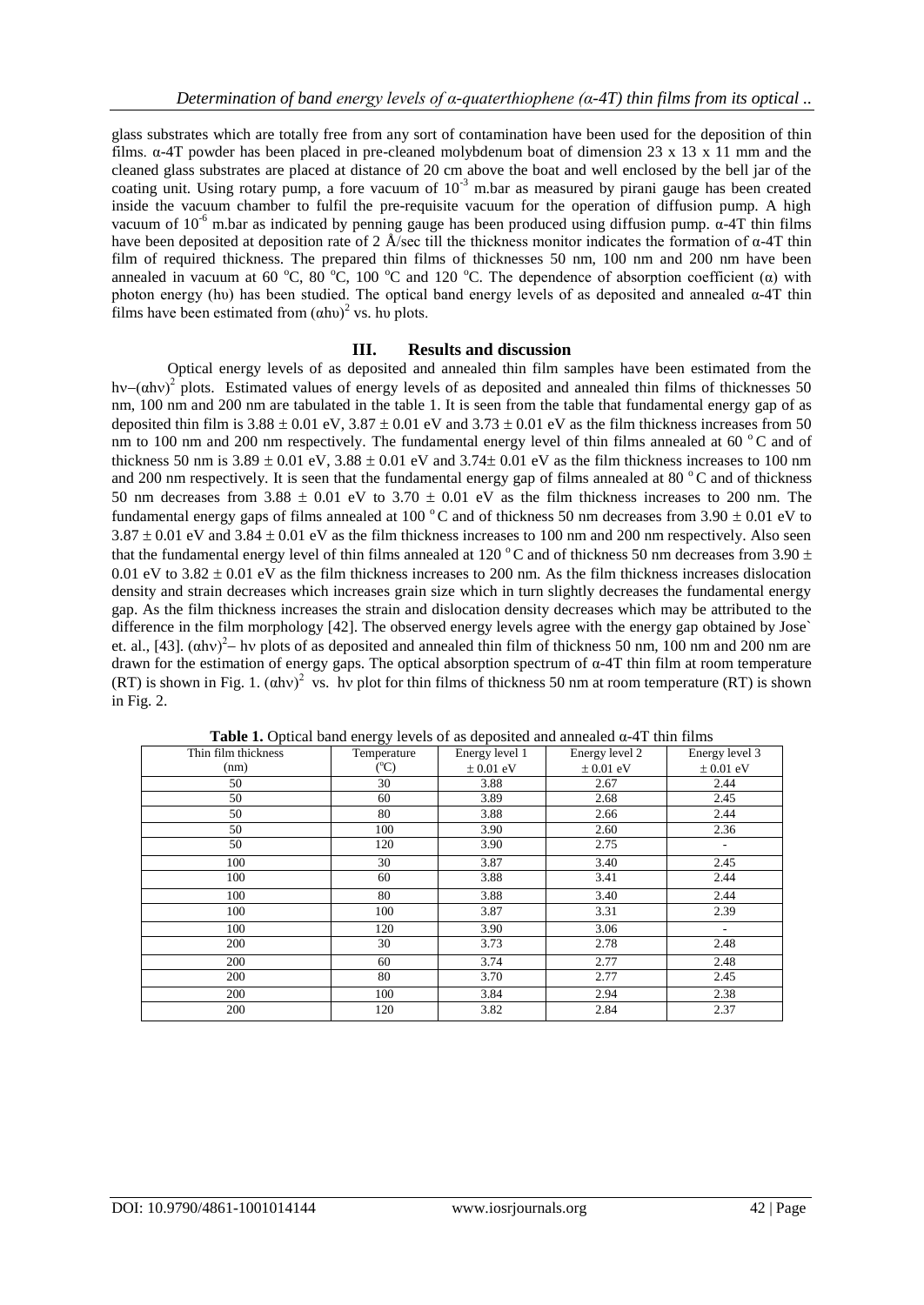

**Fig. 1.** Absorbance spectrum of α-4T thin film of thickness 50 nm at room temperature



Fig. 2.  $(\alpha$ hu)<sup>2</sup>-hu plot of  $\alpha$ -4T thin film of thickness 50 nm at room temperature

#### **IV. Conclusions**

 $(\alpha h v)^2$ – hv plot at the band edge is found to be a straight line. It is observed that the absorption coefficient is estimated to be  $\geq 10^3$  cm<sup>-1</sup>. Hence  $\alpha$ -4T thin films are found to have direct energy gap. Fundamental band energy level of α-4T thin films depend slightly on film thickness. Optical band gap is found to decrease slightly with increase in film thickness and vice versa. There is no observable change in the optical energy levels on annealing.

#### **References**

- [1]. K. Takimiya, Y. Kunugi and T. Otsubo, Chem. Lett. 36 (2007) 578.
- [2]. H. Sirringhaus, P.J. Brown, R.H. Friend, M.M. Nielsen, K. Bechgaard, B.M.W. Langeveld-Voss, A.J.H. Spiering, R.A.J.
- [3]. Janssen, E.W. Meijer, P. Herwig, D.M. de Leeuw, Nature 401 (1999) 685.
- [4]. H. Sirringhaus, N. Tessler, R.H. Friend, Science 280 (1998) 1741.
- [5]. B.S. Ong, Y. Wu, P. Liu, S. Gardner, Adv. Mater. 17 (2005) 1141.
- [6]. D. Fichou, J. Mater. Chem. 10 (2000) 571.
- [7]. I. McCulloch, M. Heeney, C. Bailey, K. Genevicius, I. MacDo-nald, M. Shkunov, D.Sparrowe, S. Tierney, R. Wagner, W. Zhang, M.L. Chabinyc, R.J. Kline, M.D. McGehee, M.F. Toney, Nat.Mater. 5 (2006) 328.
- [8]. Z. Bao, A. Dodabalapur, A. J. Lovinger, Appl. Phys. Lett. 69 (1996) 4108. [9]. Y. Maruyama, Mol. Cryst. Liq. Cryst. 171 (1989) 287.
- Y. Maruyama, Mol. Cryst. Liq. Cryst. 171 (1989) 287.
- [10]. R.D Gould, Coord. Chem. Rev. 156 (1996) 237.
- [11]. Y. Yamasaki, O. Okada, K. Inami, K. Oka, M. Kotani, H. Yamada, J. Phys. Chem. B. 101 (1997) 13.
- [12]. K. Kajihara, K-Tanaka, K. Hirao, N. Soga, Jpn. J. Appl. Phys. 35:12A, pp.6110, 1996.
- [13]. J.C. Horne, G.J. Blanchard, E. LeGoff, J. Am. Chem. Soc. 117 (1995) 9551.
- [14]. L. DeWitt, G.J. Blanchard, E. LeGoff, M.E. Benz, J.H. Liao, M.G. Kanatzidis, J.Am.Chem.Soc.115(1993)12158.
- [15]. T. Siegrist, C. Kloc, R.A. Laudise, H.E. Katz, R.C. Haddon, Adv.Mater.10(1998)379.